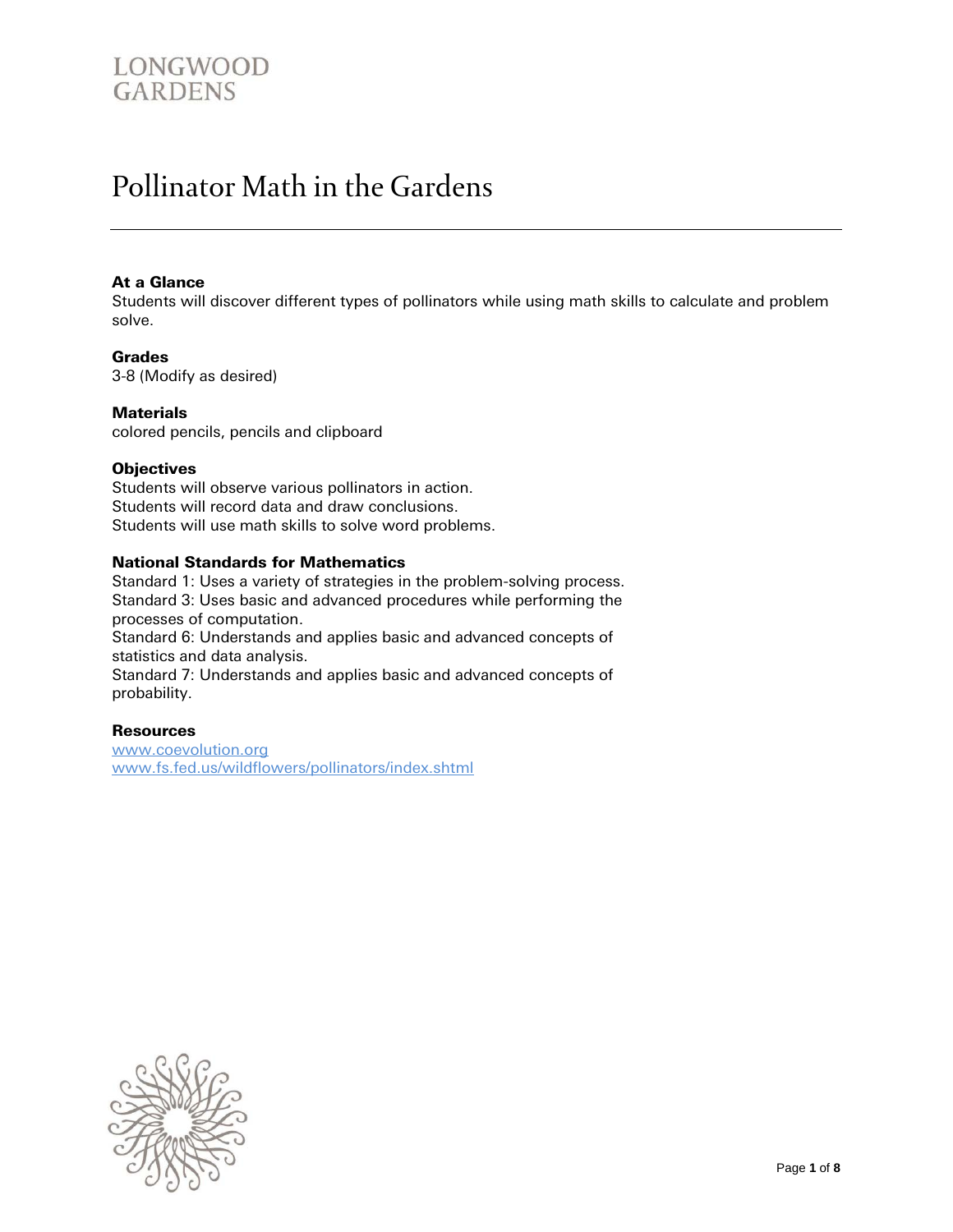Name\_\_\_

#### **Directions**

- 1. Search for pollinators in the garden areas listed below.
- 2. Spend ten minutes in each area.
- 3. Record your findings on each graph by shading in the boxes.
- 4. Use a Longwood Gardens guide map to find these locations.

#### You will visit these four distinct areas

- 1. Meadow Garden
- 2. Rose Garden
- 3. Idea Garden
- 4. Flower Garden Walk

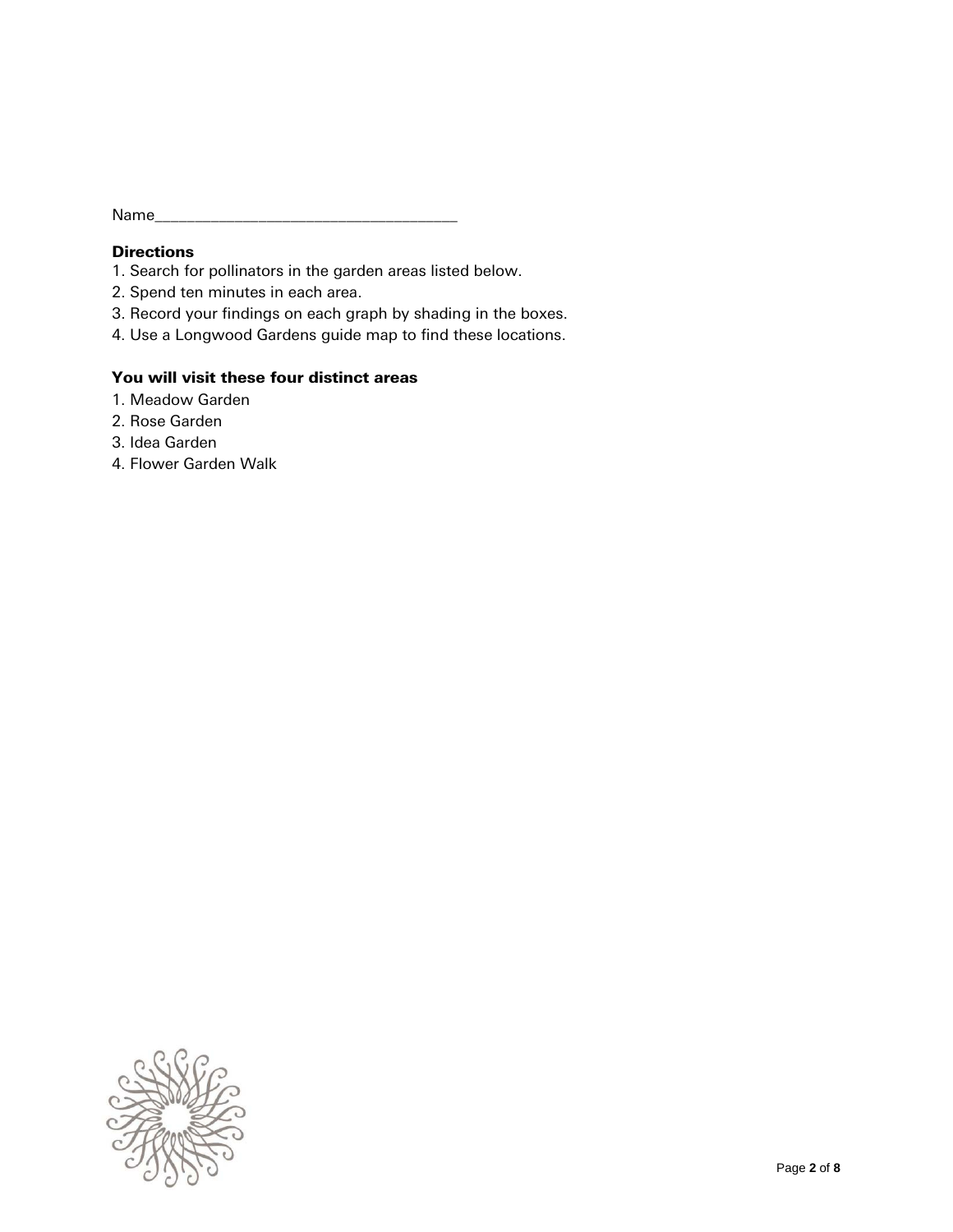# Meadow Garden



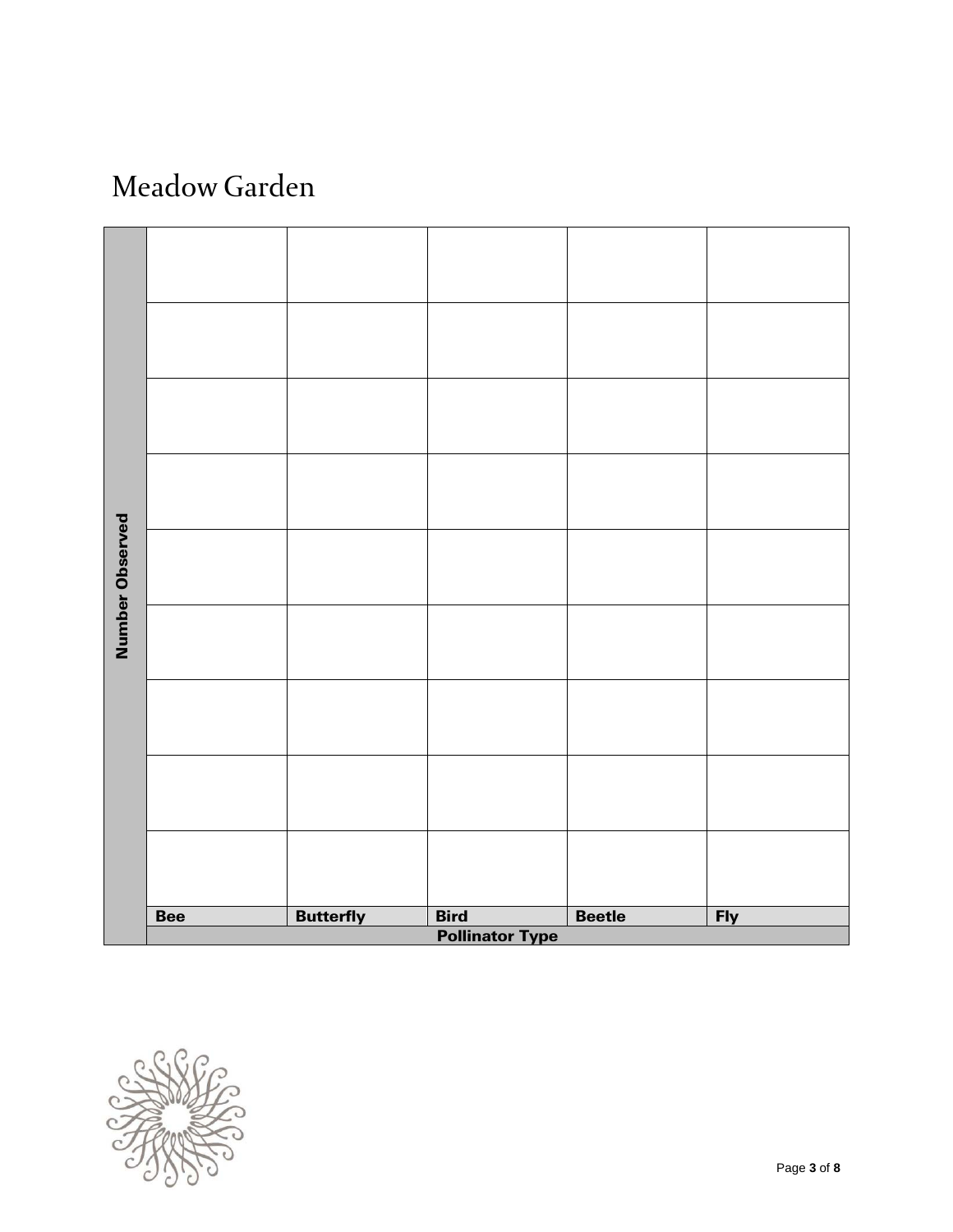## Rose Garden



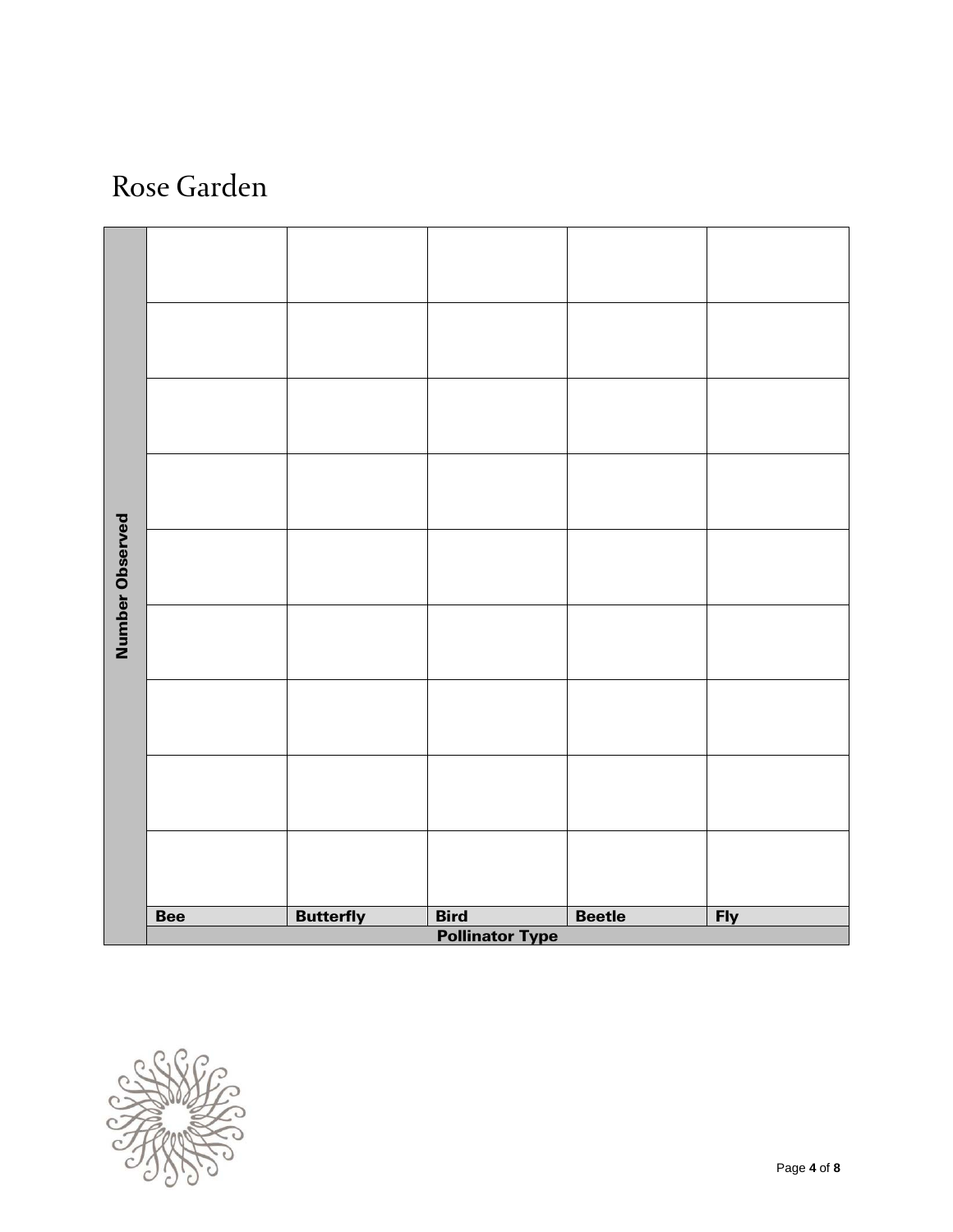# Idea Garden



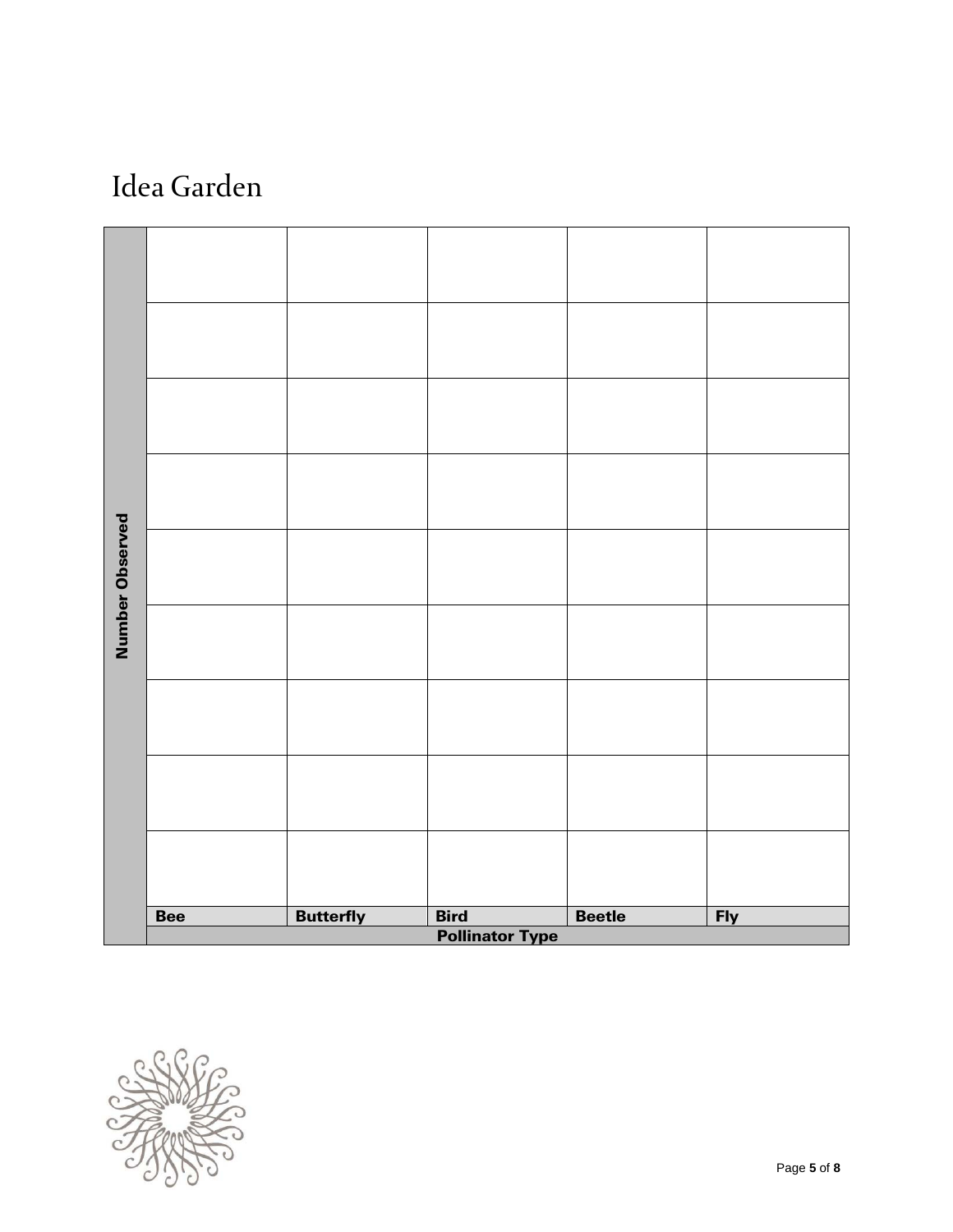# Flower Garden Walk



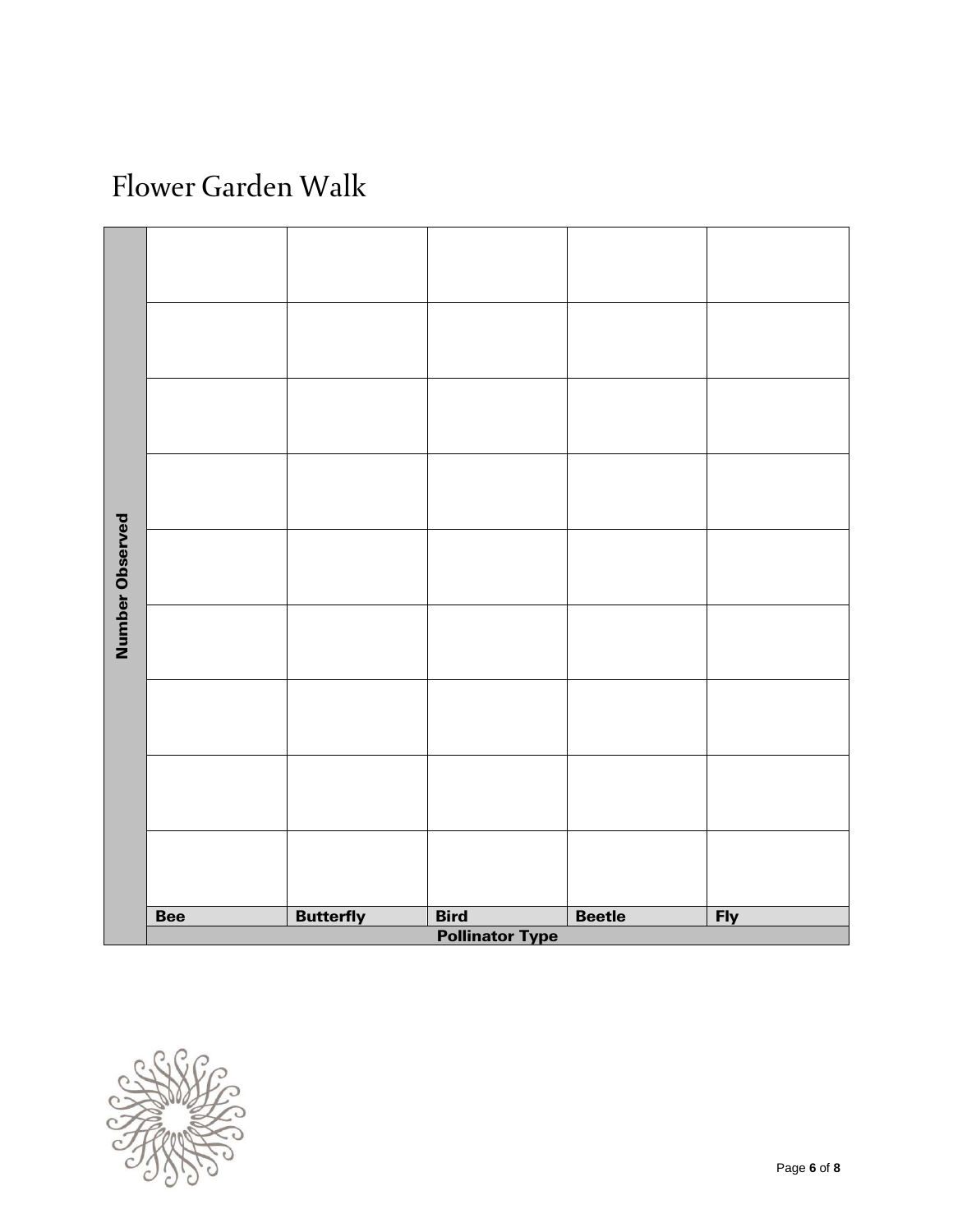Which pollinator was observed the most in each garden area?

Meadow\_\_\_\_\_\_\_\_\_\_\_\_\_\_\_\_\_\_\_\_\_\_\_\_\_\_\_\_\_\_\_\_\_\_

Forest Walk\_\_\_\_\_\_\_\_\_\_\_\_\_\_\_\_\_\_\_\_\_\_\_\_\_\_\_\_\_\_\_

Rose Garden\_\_\_\_\_\_\_\_\_\_\_\_\_\_\_\_\_\_\_\_\_\_\_\_\_\_\_\_\_\_

Idea Garden\_\_\_\_\_\_\_\_\_\_\_\_\_\_\_\_\_\_\_\_\_\_\_\_\_\_\_\_\_\_\_

2. Now look at your results for the Meadow Garden. How many bees did you observe in ten minutes?\_\_\_\_\_\_ How many bees do you think you would see in 60 minutes? Show your work.

3. How many flies did you observe in the Rose Garden?\_\_\_\_\_\_ If a fly visits 15 flowers in ten minutes, how many flowers will it visit in 1 hour?

4. If a honeybee beats its wings 60 times per minute, how many times will it flap its wings in 10 minutes? In 1 hour? (Fact: Honeybees beat their wings 11,400 times per MINUTE!)

5. If a butterfly lands on a flower and has enough pollen on itself to pollinate three flowers, how many flowers would get pollinated if:

The butterfly gets pollen from 5 flowers?

The butterfly gets pollen from 10 flowers?

6. A bee can travel at about 15 miles per hour visiting 75 flowers. How many miles would it travel in 12 hours? How many flowers would get pollinated in 12 hours?